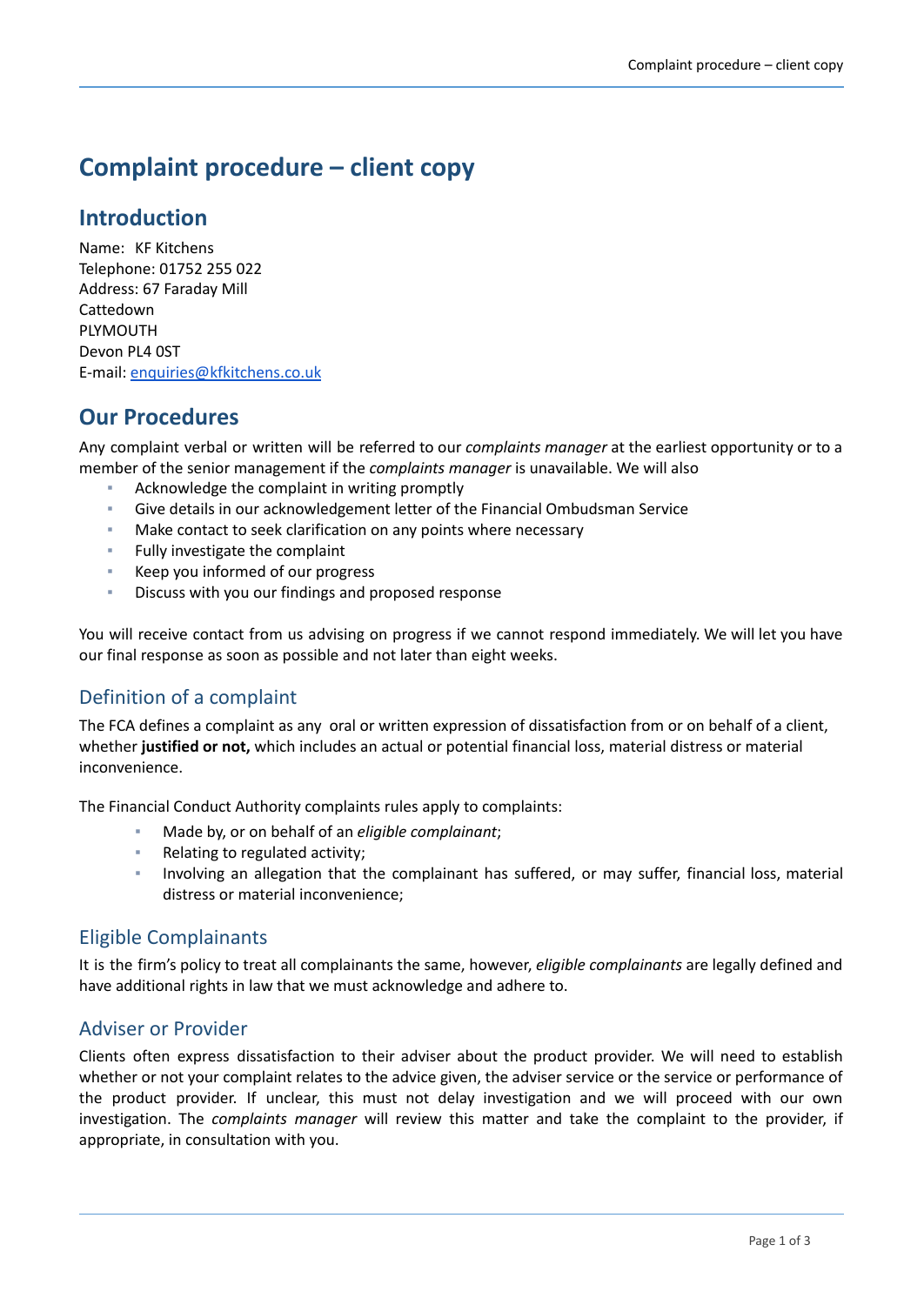#### Investigation

The *complaints manager* will establish the nature and scope of your complaint having due regards to the Financial Conduct Authority's direction:

- Deal with complaints promptly and fairly
- Give complainants clear replies and, where appropriate, fair redress

### Complaints Settled within 3 business days

Complaints that can be settled to your satisfaction within 3 business days can be recorded and communicated differently.

Where we consider a complaint to be resolved to your satisfaction under this section, we will promptly send you a *'Summary Resolution Communication'*, being a written communication from us which:

- (1) Refers to the fact that you have made a complaint and informs you that we now consider the complaint to have been resolved to your satisfaction;
- (2) We will tell you that if you subsequently decide that you are dissatisfied with the resolution of the complaint you may be able to refer the complaint back to us for further consideration or alternatively refer the complaint to the Financial Ombudsman Service;
- (3) Indicates whether or not we consent to waive the relevant time limits, (where we have discretion in such matters)
- (4) Provide the website address of the Financial Ombudsman Service; and
- (5) Refer to the availability of further information on the website of the Financial Ombudsman Service.

In addition to sending you a *Summary Resolution Communication*, we may also use other methods to communicate the information where:

- (1) We consider that doing so may better meet your needs; or
- (2) We have already been using another method to communicate about the complaint.

#### Final response

This will set out clearly the firm's decision and the reasons for it. If any compensation is offered a clear method of calculation will be shown.

We must include details of the Financial Ombudsman Service in the final response if dealing with an *eligible complainant* and a regulated activity, we will:

- Explain that the complainant must refer the matter to the ombudsman within six months of the date of this letter or the right to use this service is lost
- Indicate whether or not we consent to waive the relevant time limits.

### Closing a complaint

We will consider a complaint closed when we have made our final response to you. This does not prevent you from exercising any rights you may have to refer the matter to the Financial Ombudsman Service.

# **Financial Ombudsman Service**